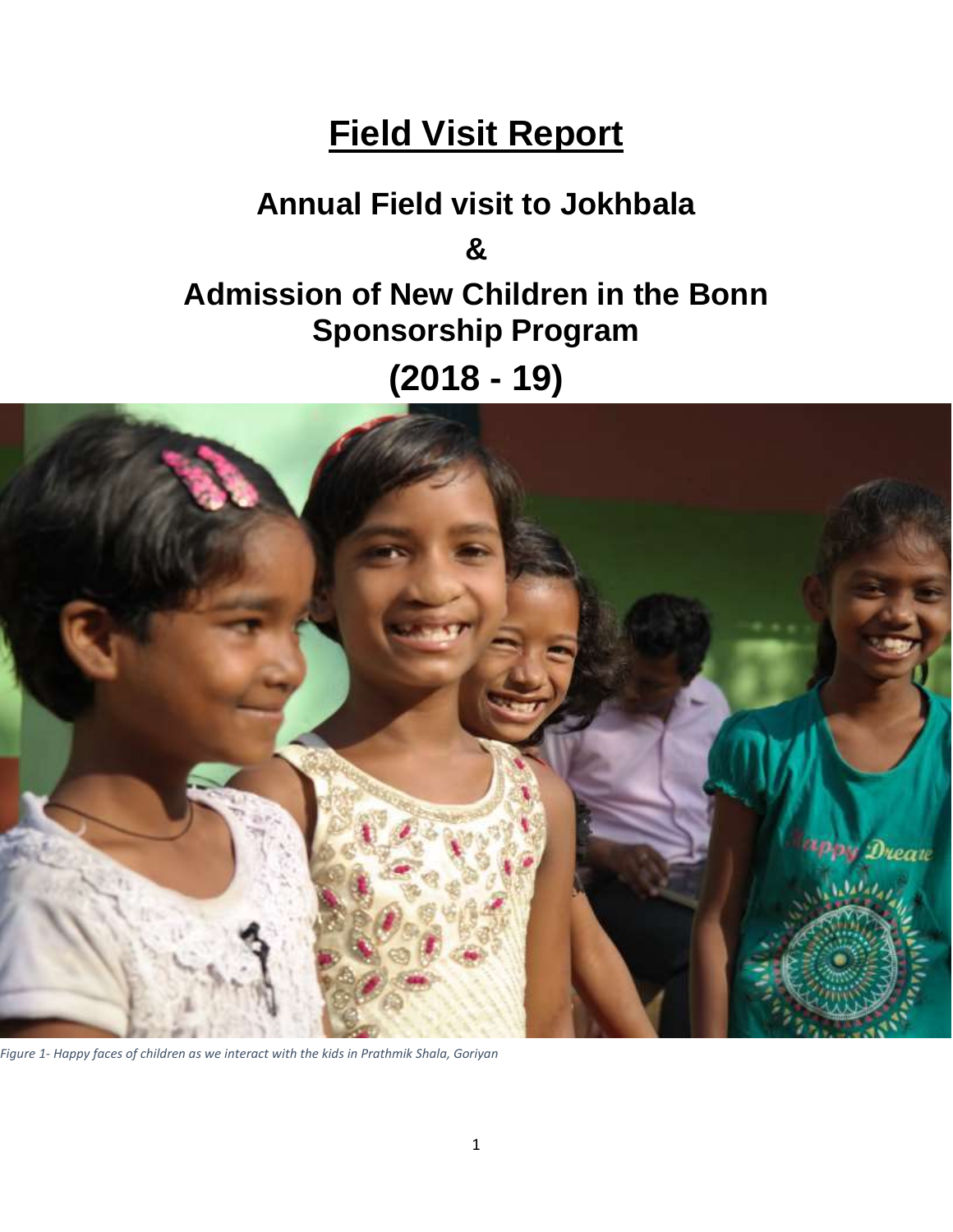## **Annual Visit Site – Jokhbala, Goriya**

Sahayika School, Jokhbala, District – Jashpur, Chhattisgarh.

Prathmik Shala, Goriya, District – Jashpur, Chhattisgarh.

## **Team**

**The Field representative from Bosco Delhi -**

*Gabriel Murmu, Programme Officer*

*Bryan Morris, Technical Assistance*

**The local team on the ground –**

*Father M. M. Joy, Program Incharge, Bonn Jokhbala*

*Sister Pushpa, St Anne's Congregation*

*Ms.Deepika, Field Agent, Goriya & Jokhbala* 

## **Duration of Visit**

From  $-30$ <sup>th</sup> April 2018, Monday

To – 6<sup>th</sup> April 2018, Sunday

## **Report Submitted by –**

BOSCO Delhi, Project Office, Jamianagar, Okhla New Delhi. **Overview of the Bosco Delhi BONN Sponsorship program and task**

The field visit was a part of an annual visit conducted by Bosco Delhi at Don Bosco Provincial House, Jamia Nagar, Okhla, New Delhi along with BONN Office, Germany. The purpose of the visit was to develop an overall research and analytic design that will lead to specific findings and recommendations for our web interface the team has been working on to improve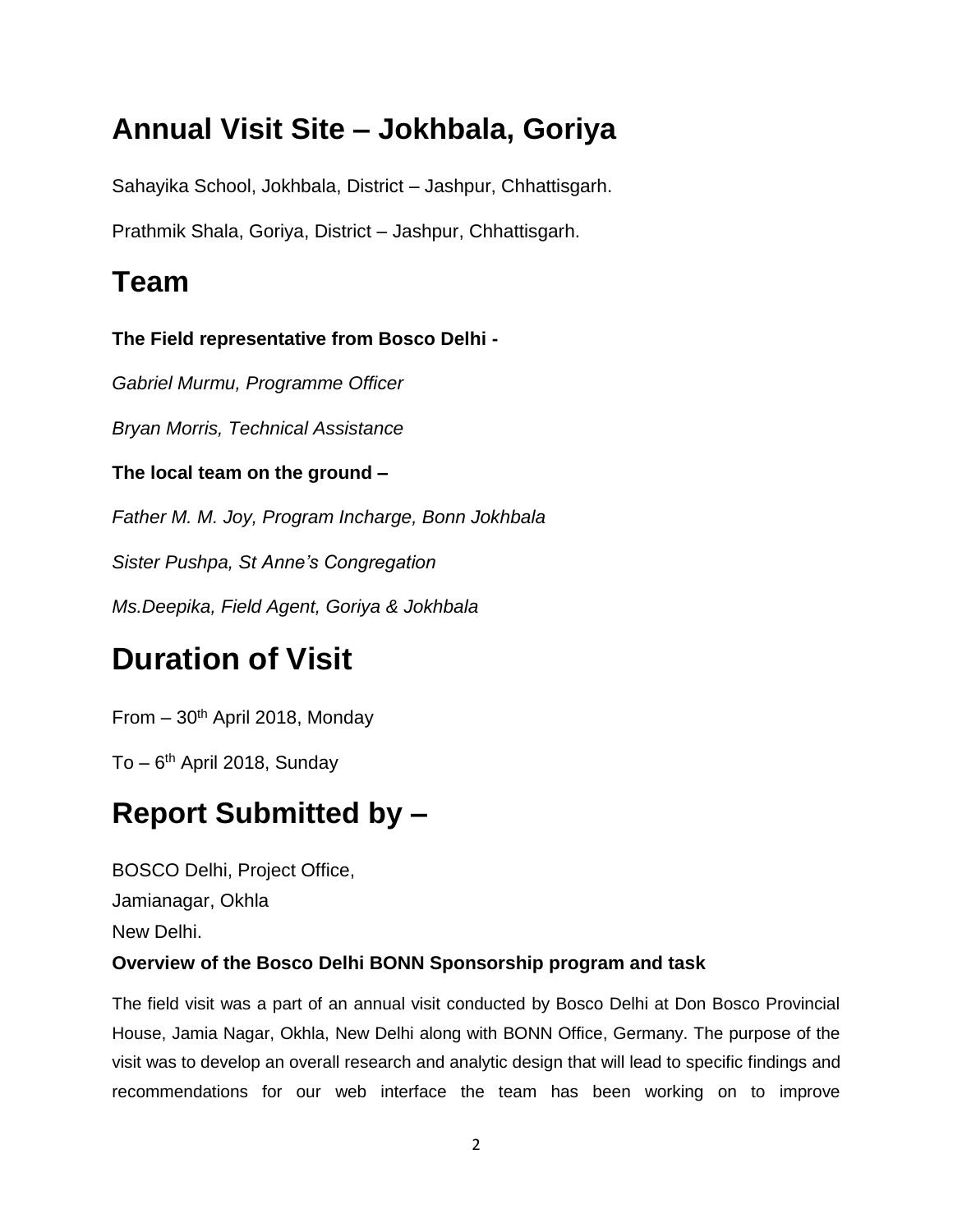communications between the benefactor and the beneficiary. The findings and recommendations were found through a prepared survey form and interaction with the students in order to carefully assess and evaluate the beneficiary's progress and the role school plays in the process.

Also, as the sponsorship is set to sponsor a new batch of students it was our sole responsibility to identify students who deemed fit as per the criteria or families who are in need of the programme.

### **Objectives of the field visit**

In support of the overall project objectives, the field visits were intended to serve the following objectives:

- 1. Evaluate that the school maintains the standards as per the needs of the students and the requirements enlisted by Bosco Delhi.
- 2. One to One interaction with each student to have a better understanding of the child's experience in the campus and to track the possible changes brought about in an individual through the sponsorship program.
- 3. To evaluate each student's academic progress, health and personality development through interactive sessions with the students, a teacher in charge and program coordinator and understand their standard of living and lifestyle.
- 4. To understand the impact of sponsorship program on the students, at large.
- 5. To identify the children or families who find it difficult to educate their children and are in need of support.
- 6. To identify any or all causes which are or might be a hindrance to the growth of the student at present or in the near future.
- 7. Enlist a new batch of students to the Bonn Sponsorship programme for the session 2018.

### **The site of field visit –**

*State – Chhattisgarh*

*District – Jashpur*

*Village – Jokhbala, Jumaikala, Goriya*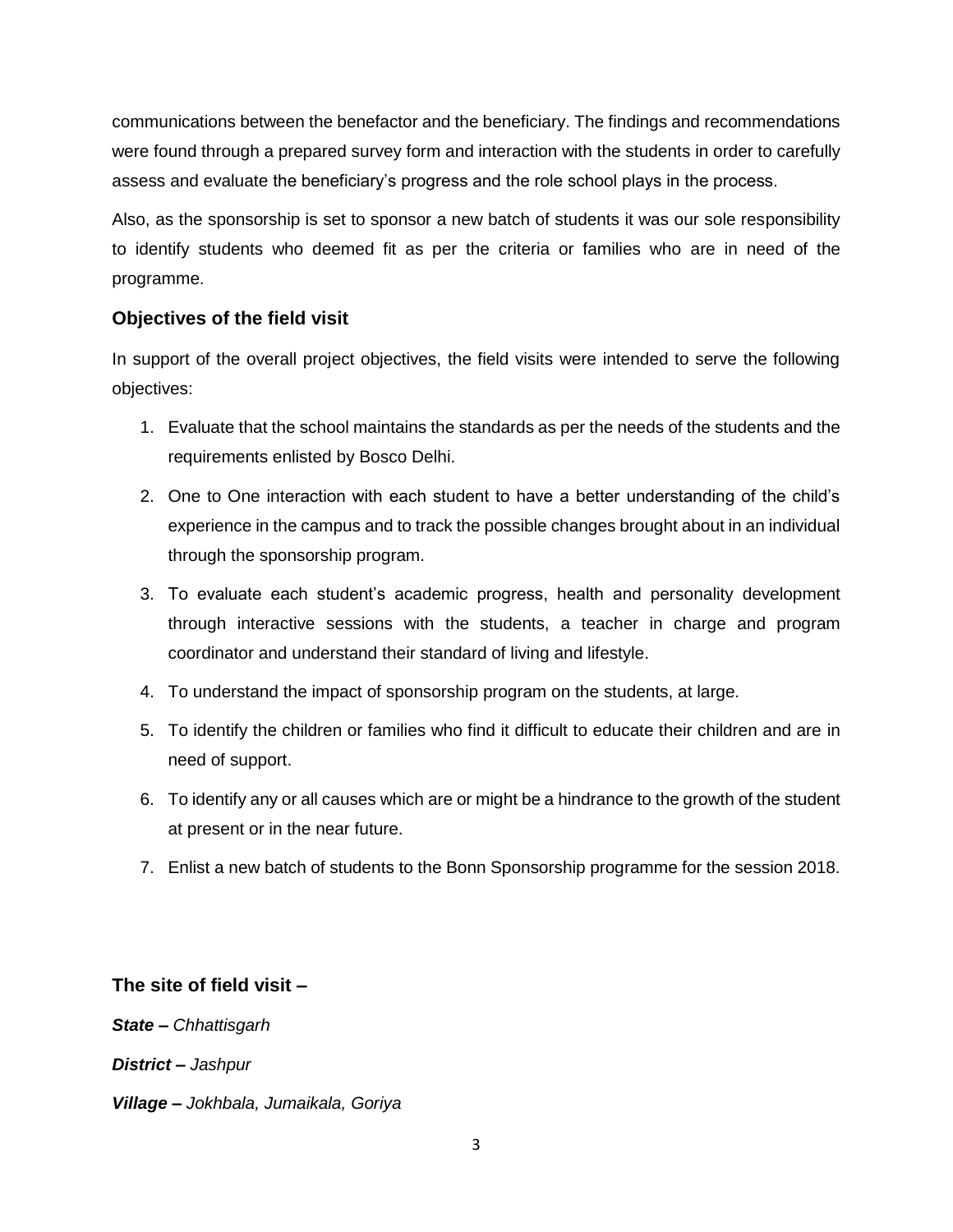After a successful trip to Ithari, Buxar our next field visit was in Chhattisgarh Jokhbala. Unlike Ithari, children in Jokhbala are not studying in one definite location or school but are scattered across different villages in a radius of 8km from Jokhbala. Children record management, record updating, communication is all managed from Sahayika School, Jokhbala. Another lot students sponsored by the Bonn sponsorship programme are studying in Prathmik Shala, Goriyan which is approximately 7km from Jokhbala and 4km from another Don Bosco Institution, Jumaikala.

#### **Annual visit to Jokhbala -**

After an overnight train journey and changing three buses and one taxi, we finally reached our destination in Jokhbala, Chhattisgarh. The state, Chhattisgarh, post division not only formed physical boundaries to job opportunities for people but they had to figure it all on their own. The government hasn't done much for the people here. They don't have easy modes of transportation such as trains or roadways buses connecting places. Buses are run by private companies with very less frequency like one run to the city in the morning and the other back home in the evening.

It's obvious to conclude that Jokhbala is a remote settlement of tribal groups staying together, helping each of their own to exist in the society. They lack basic elements of survival like electricity, water, and proper houses to stay in especially during summer due to lack or delay in monsoon rain people in this vicinity have to go without water for days till shower hits the land. Moreover, major occupation here is farming as every family has 2 or 3 cultivable lands through which each family is surviving. Lack of water leads to starvation for days in families. Even the monsoon time is not safe for the people. As per studies, the land consists of a lot of metal such as gold underneath and therefore every 50 - 60 people on an *Figure 2- The admission procedure was a delight as*  average die due to lighting.



*we interacted with individual kids at their home.*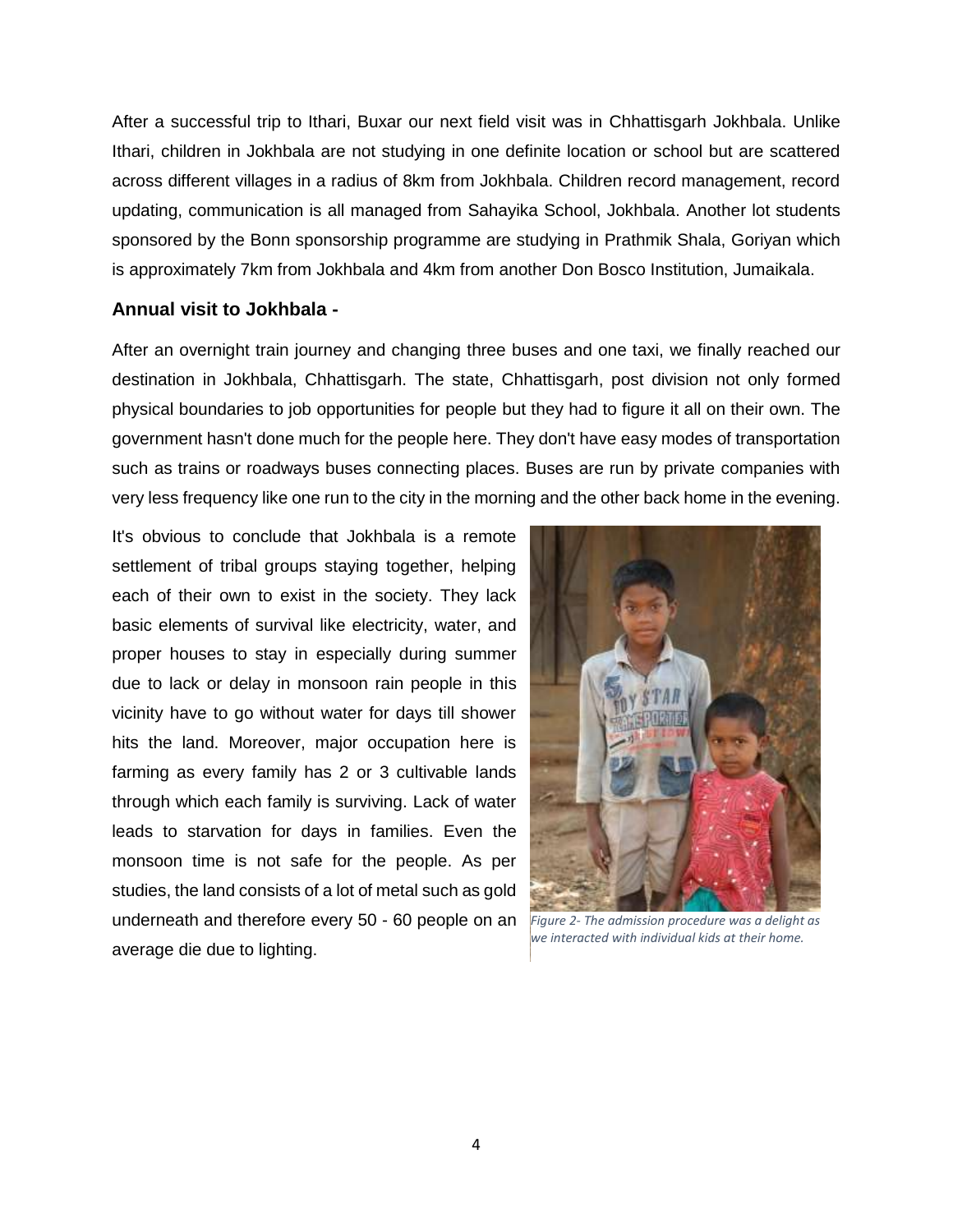#### **Need for the Programme**

Gradually the number classes and the number of children have increased over the years. These schools are run by the Salesians and are meant for the local children who are poor and mostly tribal. They cannot afford to go to any city school as they are far and the parents cannot afford to send their children to such distance. Moreover, They have low paying jobs through which they cannot afford to pay high fees in private institution. With the help of this sponsorship programme, we plan to take care of all the needs of the students and moreover improve facilities to upgrade quality education in our schools.

#### **Key Observations and findings from the field visit -**

As the schools in Chhattisgarh had announced the summer break for the children we met each individual at their home. It *gratitude and blessings to all the sponsors*  was indeed an enriching sight to witness that children are

serious about their studies even during the summer break. While most of them played in the farms and cycled all along the one-way lanes on bright sunny days while some practiced lessons they learned from school. Some helped their younger siblings to complete their assignment and some, on the other hand, prepared the toddlers to join the school in the new session.

Managing school fees and miscellaneous cost of sending a child to the school is a lot to bear for parents from a marginalized background. As most of them are daily wage workers and farmers, cash flow variates as per the harvest. Moreover, on an average, every family has three kids or more in one family and the father as the only earning member. It is a herculean task for parents to educate their children. Well, the sponsorship programme is a big time help and support. As we interacted with the family members they were happy to receive scholastic materials such as stationery, books and school dress from the school. As the sponsorship programme grows the



*Figure 3- Neha's grandmother expressed her as she thanked us for the lanterns.*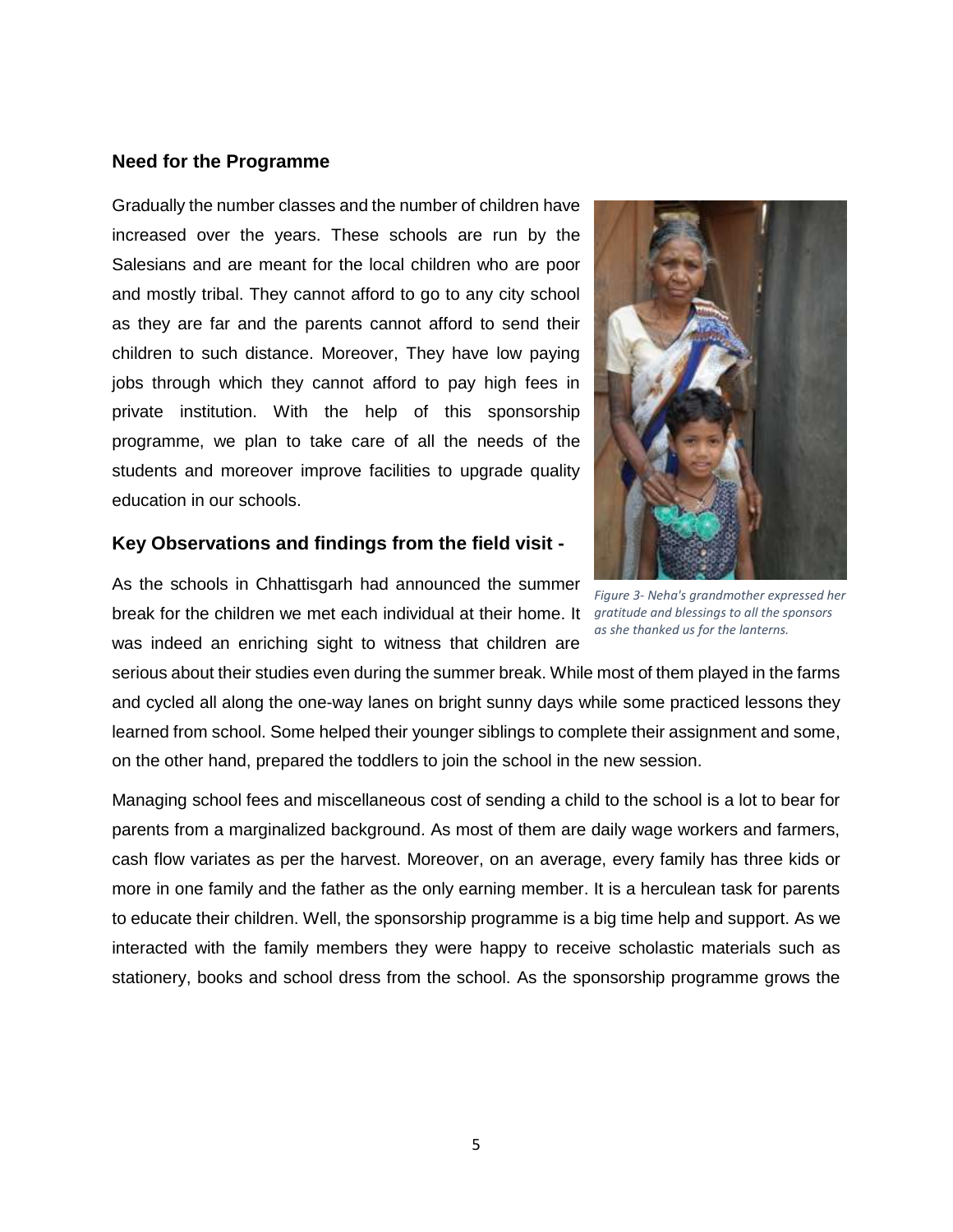parents are much more positive and ready to support the school and the management in any way possible.



The support these people receive from the programme has helped them unite as a community. They are stronger in faith now and work towards a better future of their children.

*Solar Lamps is indeed a blessing in dark nights -* As evening approached the very first thing we noticed were the solar lamps we had given to the families of each student. It was indeed a beautiful sight to see the houses all lighted up amongst the pitch dark streets of the villages. We could see some children trying to complete their home assignments while some held the lamp for their mother as she prepared supper for the evening.

### **Challenges faced**

### *Number of students dropped out in the previous scholastic year –*

Even though the count of student dropouts in Jokhbala is very less compared to Ithari we wanted to analyze the reasons for children dropping out of the programme. In total **eight children dropped out last year**. Seven of these students migrated to different cities as their parents went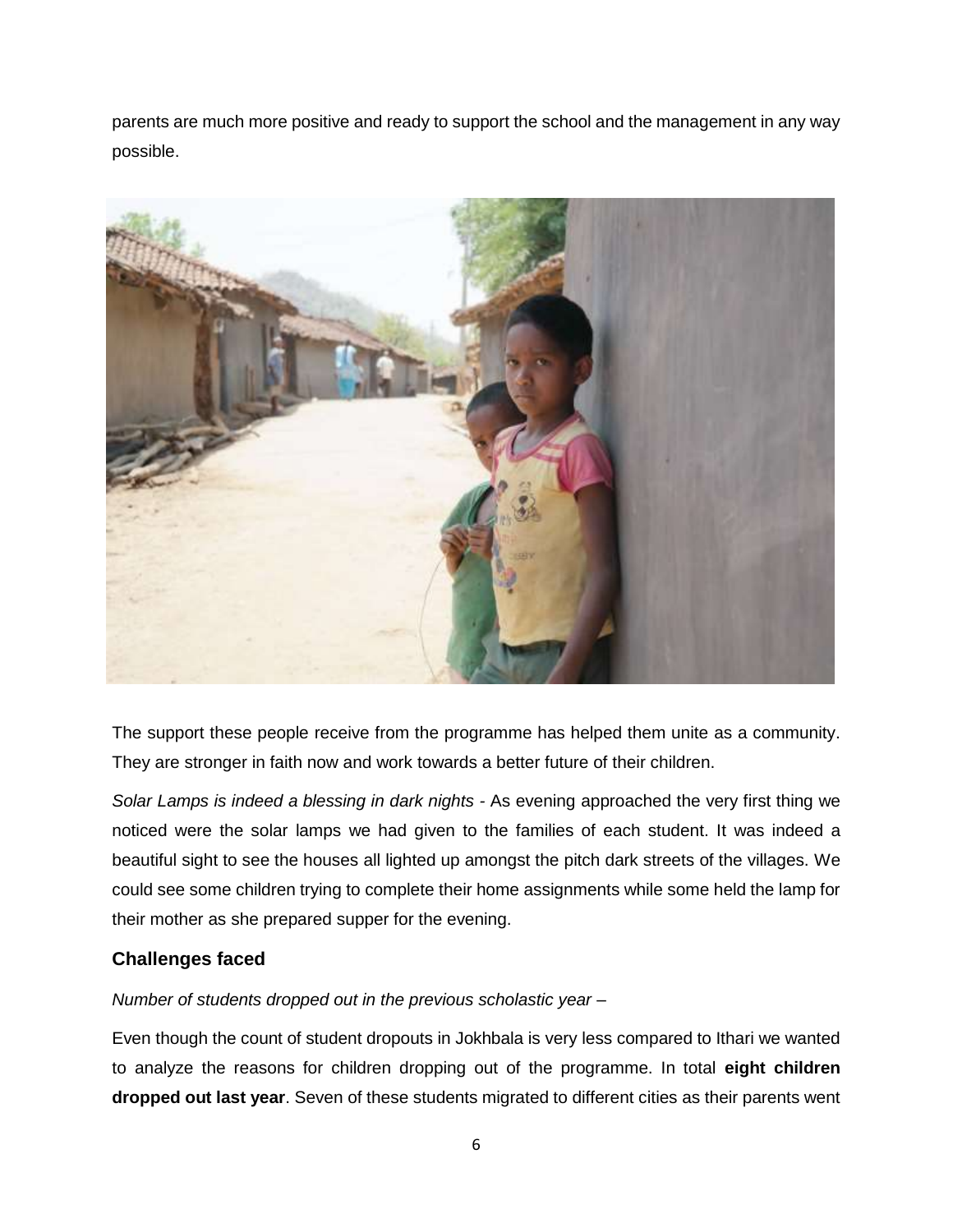in search of jobs. Most of these parents were laborers and they went to a different city in search of a job, hence the children had to shit with them. They come back to their village during the time of harvesting. Once the season is over they go back in search of jobs. The children suffer the blow of this unplanned migration. We tried to get in contact with these parents but many of them have temporary contact or change contacts when they go to a different city. But, there were some who we did connect with. We tried to explain them the adverse effects of making the child suffer from shifting from one place to the other and offered them to make them stay in a hostel or any nearby Don Bosco Institution.

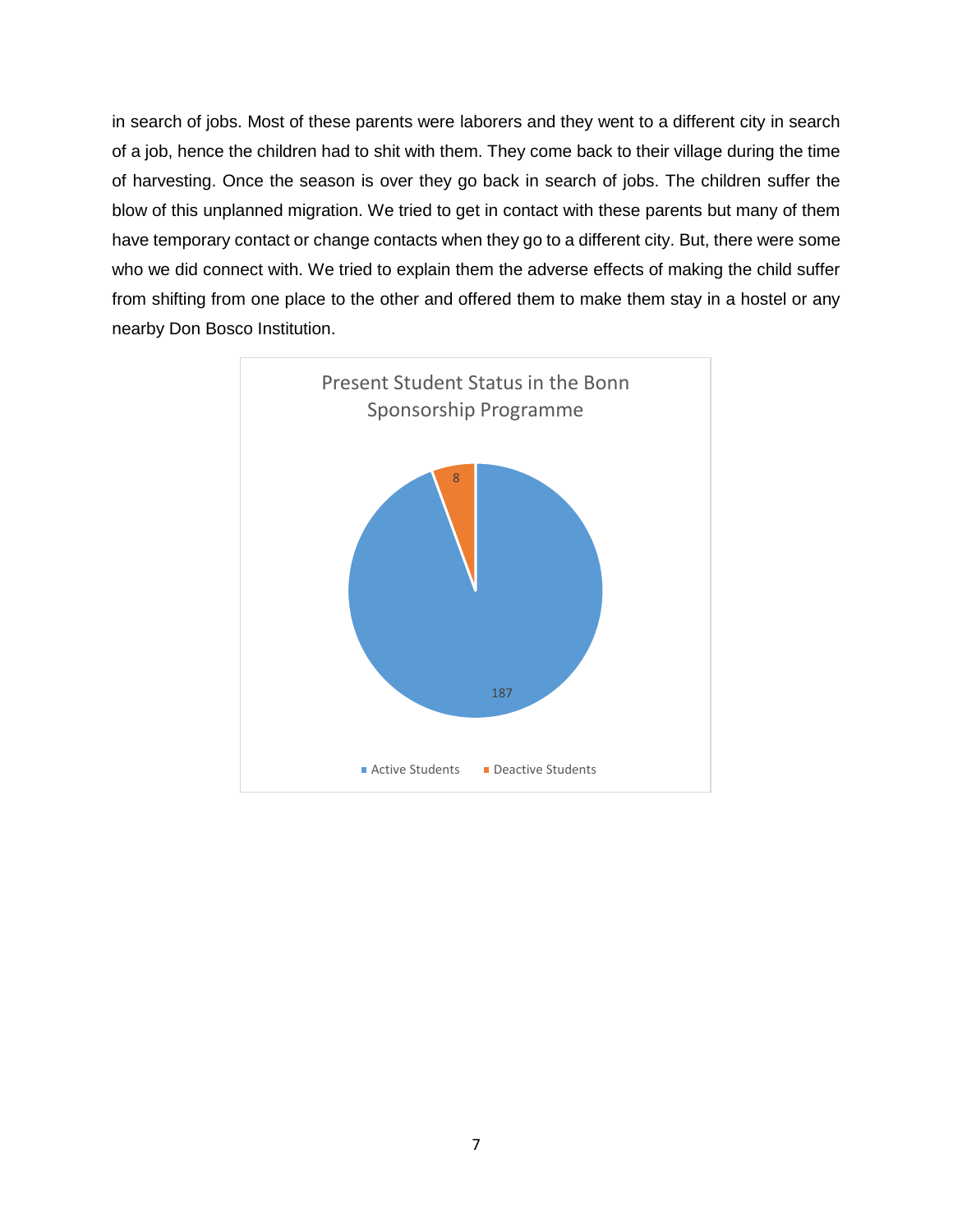Please find below a list of students who migrated/left the institution in the last year –

| <b>BOSCO ID</b> | <b>First</b><br><b>Name</b> | <b>Name</b>  | Reasons to exit the programme -                                                                                                                                           |
|-----------------|-----------------------------|--------------|---------------------------------------------------------------------------------------------------------------------------------------------------------------------------|
| BOSCOJOK032     | Karan                       | Ram          | Father died recently, mother left the family abandoning the<br>child. The child now stays with his father's relatives in a<br>different village.                          |
| BOSCOJOK046     | Sahil<br>Praveen            | Ali          | The family chose to admit the child in a government school<br>close by instead of sending him to our institution as it was<br>a 60 min walk.                              |
| BOSCOJOK056     | Yashwant                    | Ram          |                                                                                                                                                                           |
| BOSCOJOK065     | Prince                      | Tigga        |                                                                                                                                                                           |
| BOSCOJOK074     | Vivek                       | <b>Toppo</b> | The family migrated to a different village as parents are<br>daily wage labors and are in lookout of a job. They only<br>come back to the village at the time of harvest. |
| BOSCOJOK076     | Anit                        | Lakra        |                                                                                                                                                                           |
| BOSCOJOK081     | Shivam                      | Ram          |                                                                                                                                                                           |
| BOSCOJOK095     | Sanjan                      | Minj         |                                                                                                                                                                           |

*Improve parent's involvement –* The growth of these children also depends on the kind of thinking and upbringing is provided to them at home. It is very important that parents believe and works towards the betterment of the child. As most of these parents are daily wage labor they spend whatever they earn in a day. They don't have a lot of saving. Some of them are also quite abusive in nature be it against their wife or children. This affects the child psychologically and in turn, affects his or her studies. We could keep orientation program or parent counseling sessions to help parents comprehend their present circumstances and help them come up with better ways to help themselves and the growth of their children.

#### **Conclusion**

The annual visit to Jokhbala and admission of new students to the Bonn Sponsorship program was indeed a fruitful one. We were able to update all the student information as per the requirement from the Bonn office and some as per our needs. We received a lot of extra